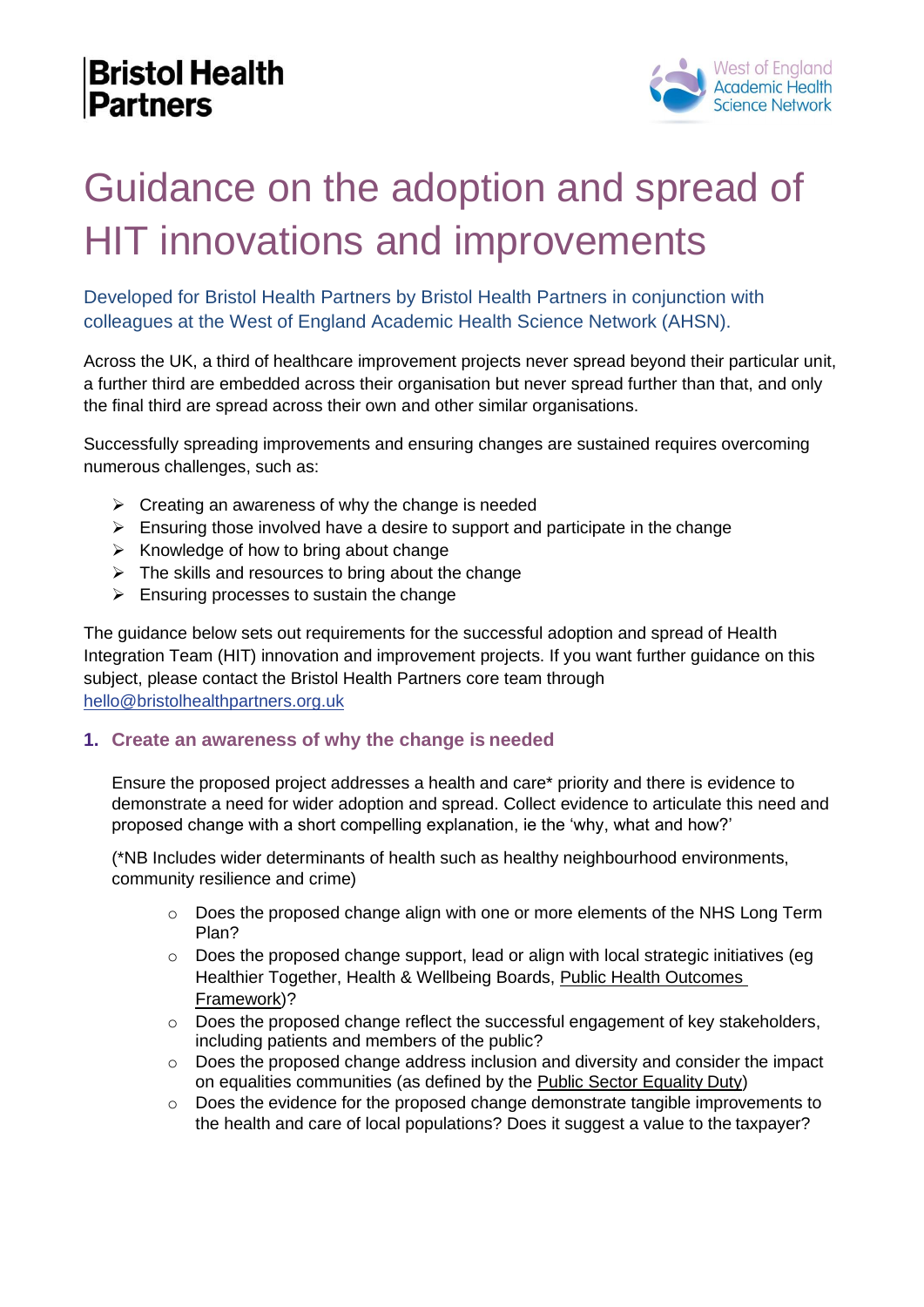

### **2. Ensure those involved have a desire to support and participate in the change**

- Have you identified at least one organisation who you believe will be willing to be the first adopter of the innovation or improvement?
- Have you identified senior level sponsorship in the adopting organisation? For instance, is there a senior stakeholder who has the influence to help overcome local challenges and barriers (including other leaders and staff)?

**NB** Members of the Bristol Health Partners Executive Group may be able to support HITs to engage with relevant decision makers within and across their respective partner organisations (eg NHS organisations, local government, universities).

#### **3. Secure the knowledge of how to bring about change**

- Do you have a robust and clear project or programme plan?
	- $\circ$  Is there a clearly described focus on the behaviours and/or systems that need to change to achieve successful implementation and future sustainability of the innovation or improvement?
	- o Does the plan set out the actions required to implement the innovation or improvement within realistic timeframes – including a contingency where appropriate?
	- $\circ$  Has baseline data been collected and do you know the measures you will use throughout the project to measure the change? It helps the team to have regular data, it is inspiring when things are going well, and it helps identify that you might need to change (using PDSA – see below) if the data is less favourable.
	- $\circ$  Has the screening process been carried out to assess what impact the innovation or improvement may have on people from equalities groups and if a full Equalities Impact Assessment is needed?
	- o Have appropriate public and patient contributors been identified to provide ideas and critique from a non-professional perspective and to support implementation and longer-term sustainability of the innovation or improvement?
	- o Have all key stakeholders been identified and is there a compelling story to engage them in the project?
	- o Do all relevant stakeholders agree with the project or programme plan?
	- o Does the plan include a clear, coherent, and realistic approach for communicating with all key stakeholders on progress?
- Do you have a robust and clear evaluation strategy that has been considered from the outset of the project or programme?
	- o Does the evaluation plan capture appropriate data to demonstrate that the innovation or improvement has been achieved?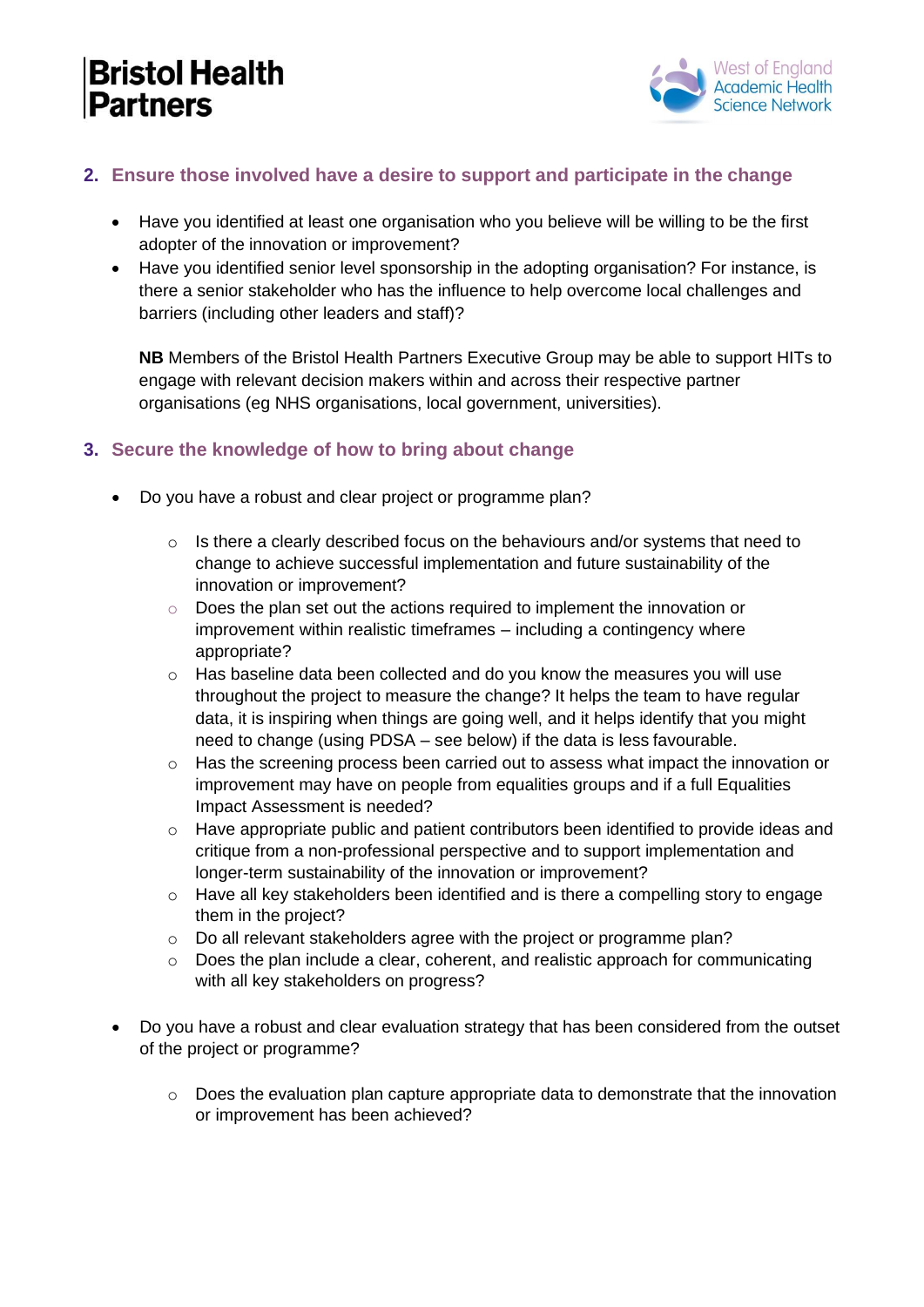

- $\circ$  Does the plan include an understanding of the assumptions and external factors that will affect successful implementation and future sustainability of the innovation or improvement (eg availability of resources, competing priorities)?
- $\circ$  Does the plan reflect 'measures of impact on equalities communities' in accordance with an existing Equalities Impact Assessment?
- o Does the plan identify risks and issues (including potential barriers) and the agreed mitigating actions?
- o Will there be opportunities to test and strengthen implementation for example, a plan to use a specific improvement methodology such as Plan, Do, Study, Act (PDSA)?

#### **4. Identify the skills and resources to bring about the change**

- Do you have the ability to implement desired behaviour or system change?
	- o Is there sufficient resource to support implementation and local adoption of the innovation or improvement?
	- $\circ$  Has an appropriate local clinical, academic or management champion, with sufficient gravitas and influencing skills, been identified to lead the implementation and local adoption (and maybe local adaption where required) of the innovation or improvement?
	- $\circ$  Are there plans for any relevant staff training/education to support the implementation and adoption, where appropriate?
	- o Have relevant HIT or organisational resources (including engaged, empowered, and capable team members) been secured to ensure implementation and adoption can be achieved – with adequate contingency?
	- o Is it possible to seek advance funding (eg NIHR) for dissemination and rolling out the innovation or improvement?
	- o Could the innovation or improvement be adapted by others to help support its sustainability?

#### **5. Ensure processes to sustain the change**

- Is there strong and effective leadership in place to spread the innovation or improvement? For example, has a relevant expert with sufficient gravitas and influencing skills been identified to lead the spread?
- If funding is required for the relevant expert, has this been sourced and confirmed?
- Have any other necessary resources (people, funding, etc) from outside the adoption organisation been identified and secured?
- Is there a plan to capture new learning from the spread process?

**NB** Experience shows that the adoption of new and innovative ways of working are best seen as part of the service improvement rather than a process of, 'rolling out,' a proven approach.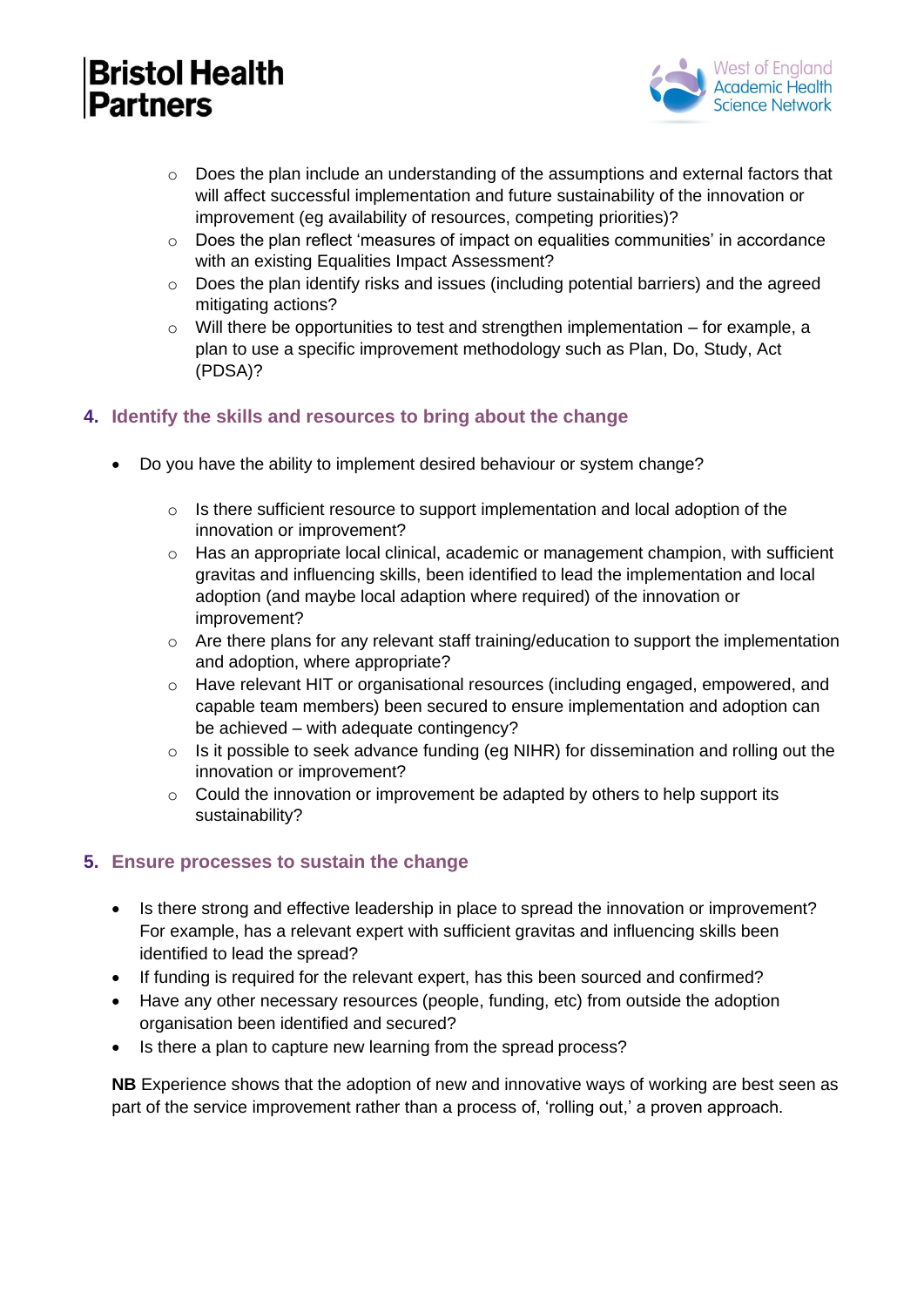

#### **Resources to support innovation and improvement projects**

#### **[The West of England Academic Health Science Network \(AHSN\)](https://www.weahsn.net/)**

The West of England AHSN provides a wide range of support to the region's healthcare sector to ensure the very best care and experience for patients alongside the provision of best value services.

The AHSN's Academy provides educational resources to help colleagues across our membership network and the region to think and work innovatively and implement new ways of working using quality improvement methods and tools. A key element of this work is the provision of learning resources – [online, through virtual webinars and workshops, and face to face events.](https://www.weahsn.net/our-work/west-of-england-academy/training-and-events/) The Academy encourages informal networks where colleagues across our region can learn together and take the knowledge gained and skills developed to collaborate in ways that deliver better and safer patient care. The [online toolkit](https://www.weahsn.net/our-work/west-of-england-academy/resources-the-innovation-journey/) provides resources mapped out along the 'innovation journey'. The [quality](https://www.weahsn.net/toolkits-and-resources/quality-improvement-tools-2/communication-and-stakeholder-engagement/) [improvement \(QI\) toolkit](https://www.weahsn.net/toolkits-and-resources/quality-improvement-tools-2/communication-and-stakeholder-engagement/) provides templates and guidance on using QI tools to support your project work, such as Plan-Do-Study Act (PDSA) cycles, driver diagrams and stakeholder mapping.

The Innovation and Growth team provides guidance and resources to budding innovators with innovative healthcare ideas that they wish to grow, as well as companies looking to see their products or services adopted by the NHS. [The Innovation Exchange](https://www.innovationexchange.co.uk/) website houses a range of resources, funding challenges and opportunities to connect and attend training. [Sign up to the](https://www.weahsn.net/news-views/newsletter-sign-up/#lifesciences) [Innovation newsletter to stay up-to-date.](https://www.weahsn.net/news-views/newsletter-sign-up/#lifesciences)

The Service and System Transformation team supports a [range of healthcare projects](https://www.weahsn.net/our-work/transforming-services-and-systems/) along the innovation journey. Sign up to the [West of England AHSN newsletter](https://www.weahsn.net/news-views/newsletter-sign-up/#weahsnnews) for news, events and activities from across the organisation.

#### **[Social Care Institute for Excellence \(SCIE\)](https://www.scie.org.uk/)**

The SCIE [Transforming care and support](https://www.scie.org.uk/transforming-care) webpages offer expert advice and resources to support organisations and local systems to improve outcomes and cost-effectiveness for adults, children and families through transformation.

Also take a look at the SCIE [Social Care Innovation Network](https://www.scie.org.uk/transforming-care/innovation/network/about) The Department of Health and Social Care has funded SCIE, Think Local Act Personal (TLAP) and Shared Lives Plus to develop this network to help local areas take innovative approaches to social care which work, and to provide answers to the challenge of scaling up primarily small, community-focused examples of innovation.

The Innovation Network brings together:

- Innovative providers
- Commissioners
- Interested citizens

The Network supports them and local authority commissioners, local partners, care providers and others to test new ideas and share learning and support with others.